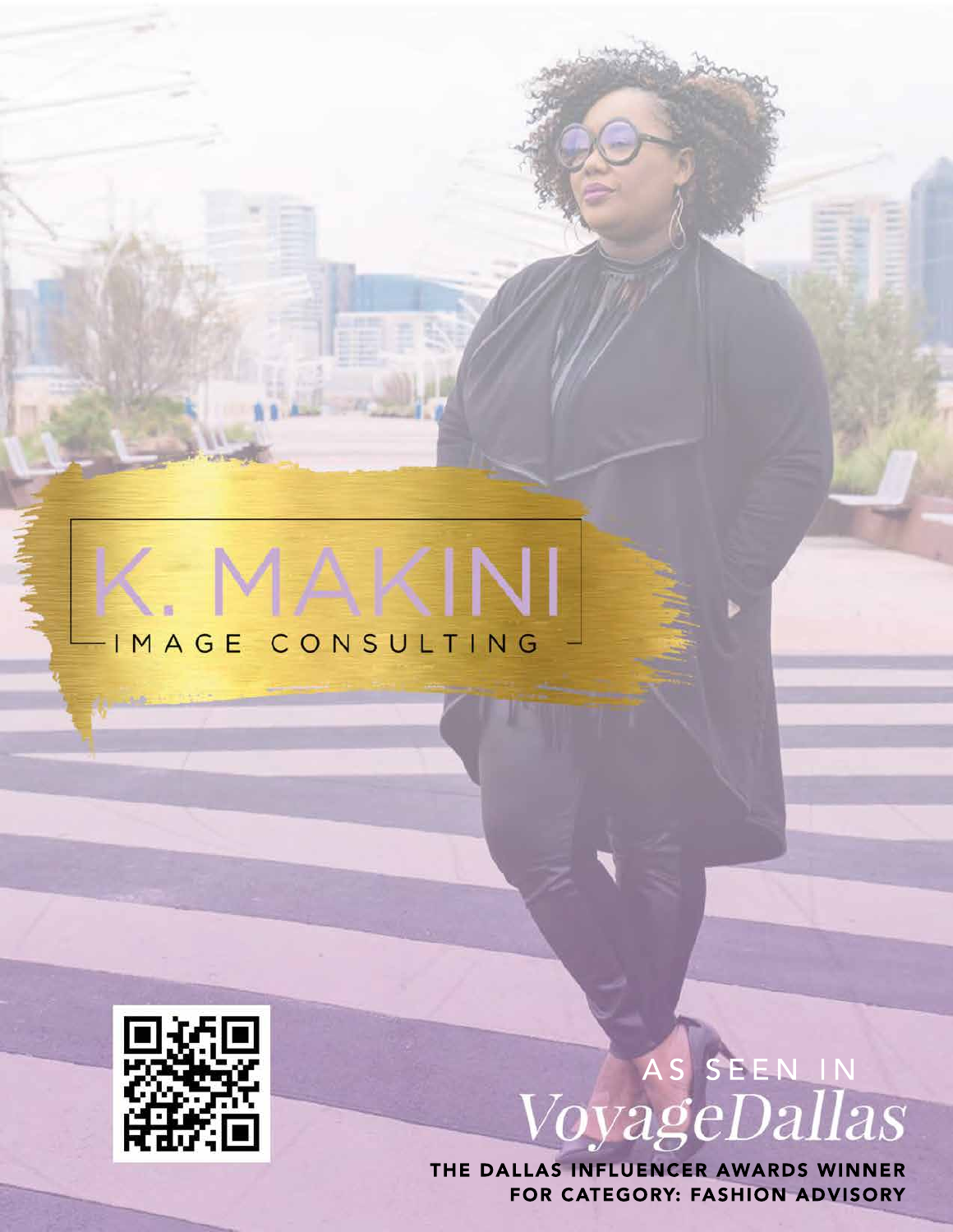## **SERVICES**

PERSONAL STYLING

PERSONAL **SHOPPING** 

#### **PHOTO SHOOTS EDITORIAL STYLING**

WARDROBE **MAKEOVERS** 

> WWW.KMAKINIIMAGE.COM KINDA@KMAKINIIMAGE.COM 972-345-5626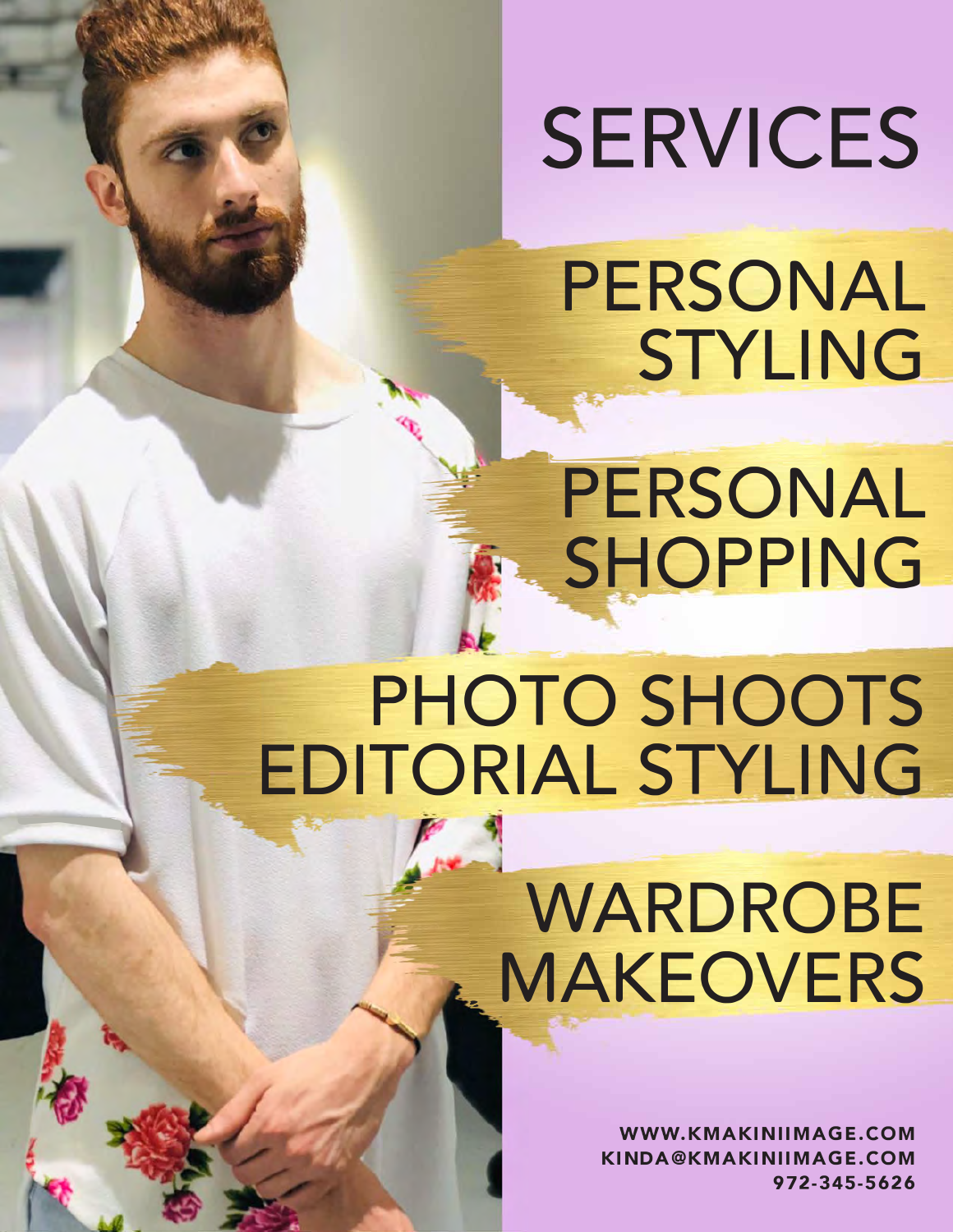















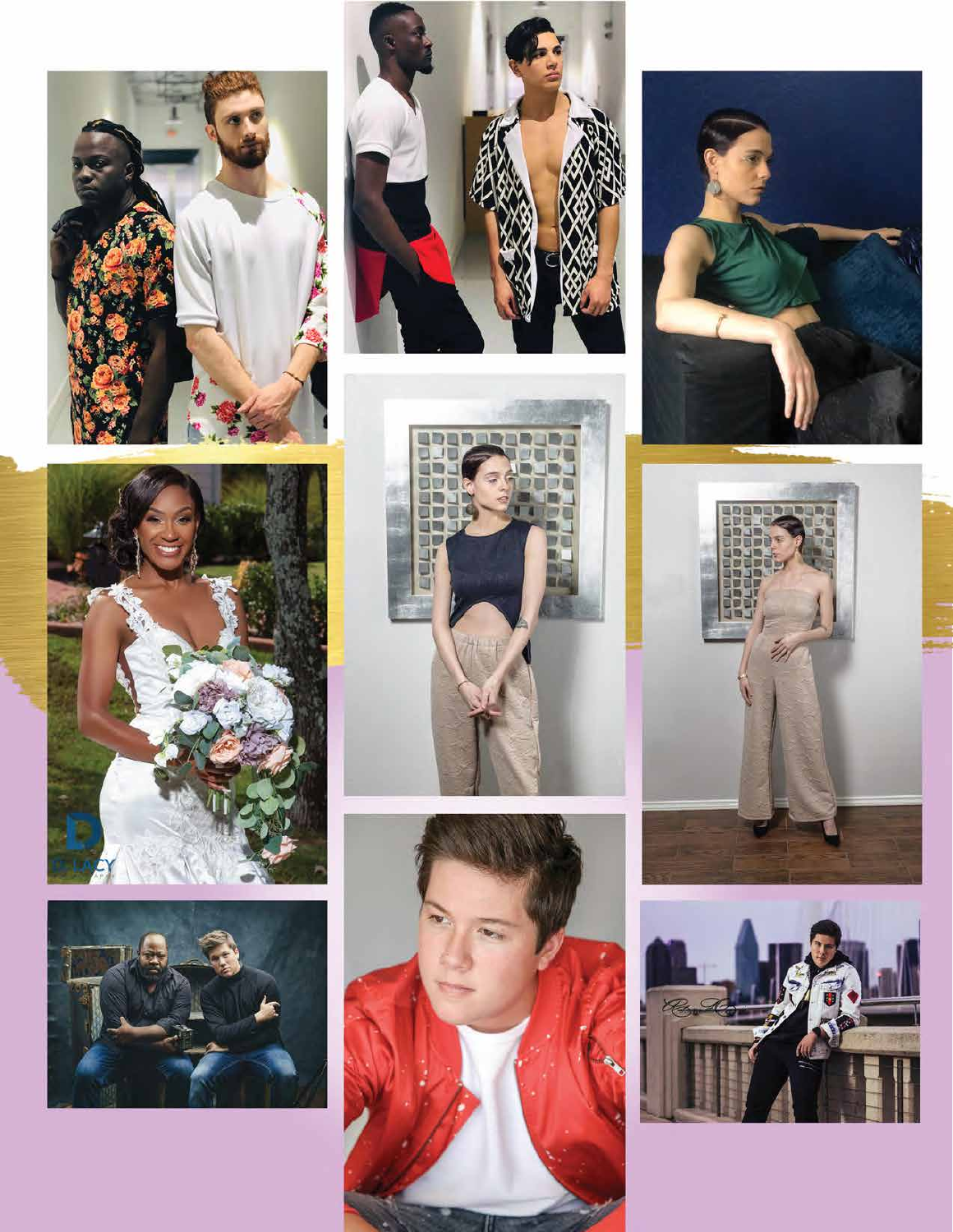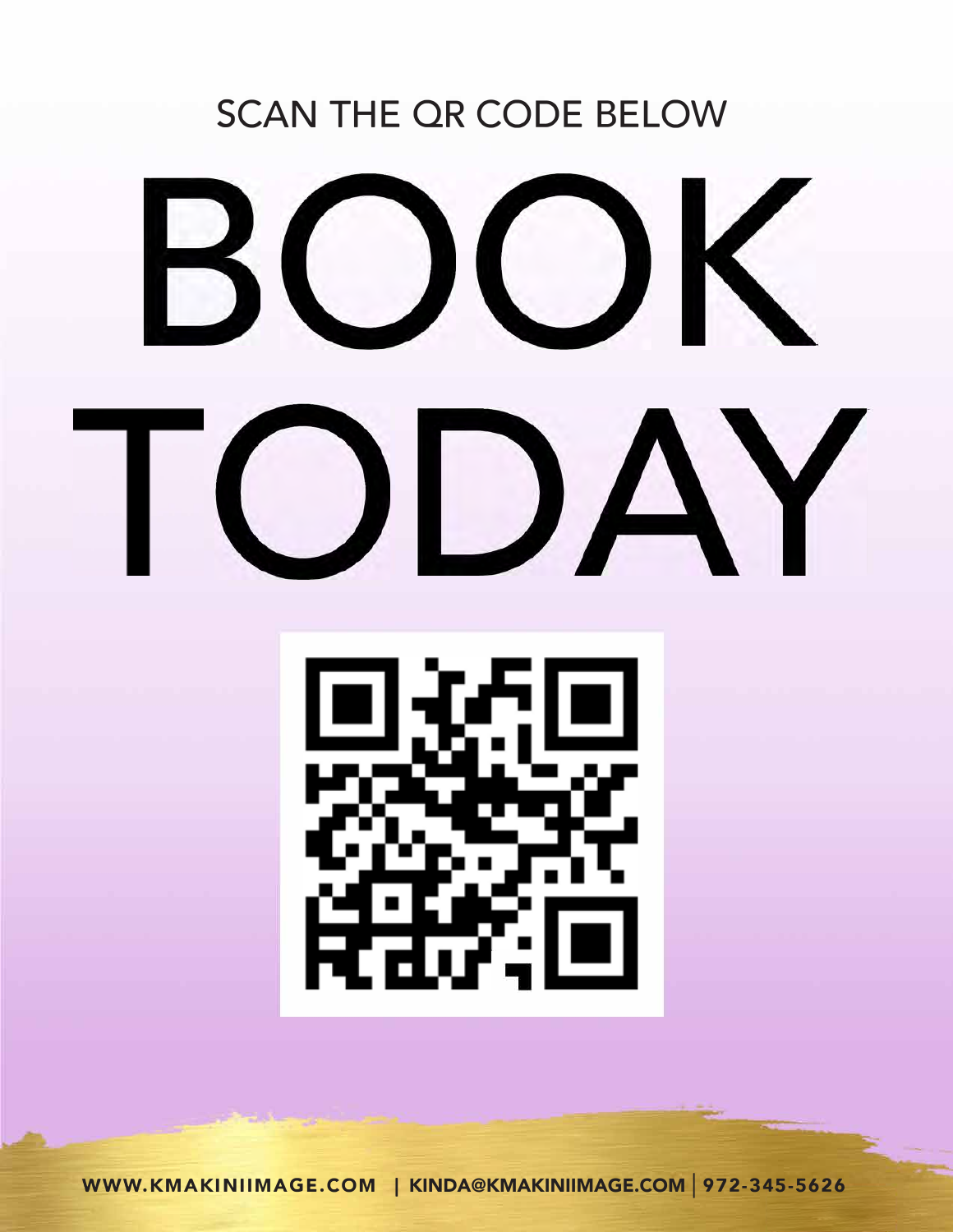## **ABOUT K. MAKINI**

WWW.KMAKINIIMAGE.COM | KINDA@KMAKINIIMAGE.COM | 972-345-5626